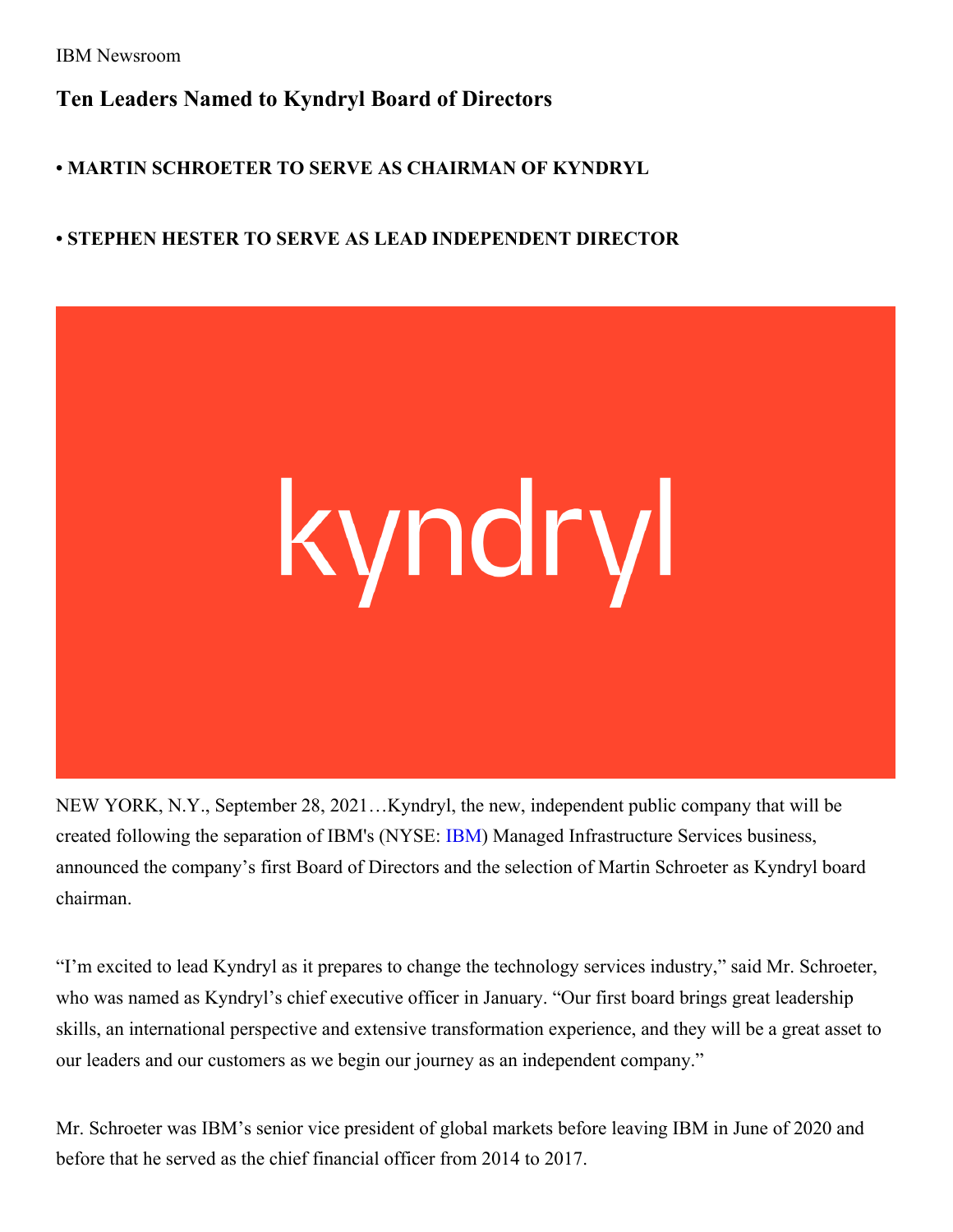Stephen Hester will be the lead independent director on the Kyndryl board. Until June he was Chief Executive Officer for RSA Insurance Group and before that Chief Executive Officer of Royal Bank of Scotland. He is currently an independent director for easyJet and will assume the role as chairman of easyJet in December 2021.

"A 90,000-person 'start-up' doesn't come along very often, and neither does the opportunity to establish what will be the world's largest customer-centric technology services company," said Mr. Hester. "I'm proud to join this esteemed and diverse group of colleagues with expertise spanning financial services, government affairs, industry, and academia to help Kyndryl reach its potential and advance the vital systems that power progress for its customers."

In addition to Mr. Schroeter and Mr. Hester, the Kyndryl board will be comprised of eight other leaders who bring diverse perspectives and business experience to the board. They include:

- Dominic J. Caruso, Mr. Caruso is the former Executive Vice President and Chief Financial Officer for Johnson & Johnson, a position from which he retired in 2018. He previously served as co-chair of the U.S. Chamber of Commerce Global Initiative on Health and the Economy and is currently a director for McKesson Corporation.
- John Harris, Mr. Harris is the former Vice President of Business Development for Raytheon and CEO of its international segment, Raytheon International, a position from which he retired in 2020 after overseeing the company's government relations, sales, and marketing organizations. He currently serves on the board of directors for Cisco and Flex Ltd.
- Dr. Shirley Ann Jackson, Dr. Jackson is the President of Rensselaer Polytechnic Institute, the oldest technological research university in the United States. She holds a Ph.D. in theoretical elementary particle physics and a B.S. in physics from MIT.
- Janina Kugel, Ms. Kugel is the former Chief Human Resources Officer and member of the Managing Board for Siemens AG, a role that included the oversight of the company's global human resources initiatives, including diversity, social innovation, environmental protection, health management, and safety.
- Denis Machuel, Mr. Machuel is the Chief Executive Officer for Sodexo and a member of the multi stakeholder coalition dedicated to achieving the UN's Sustainable Development Goal on food waste.
- Rahul Merchant, Mr. Merchant is the Senior Executive Vice President of Client Service and Technology for the Teachers Insurance and Annuity Association of America-College Retirement Equities Fund (TIAA). Mr. Merchant was the former Executive Vice President, Chief Information and